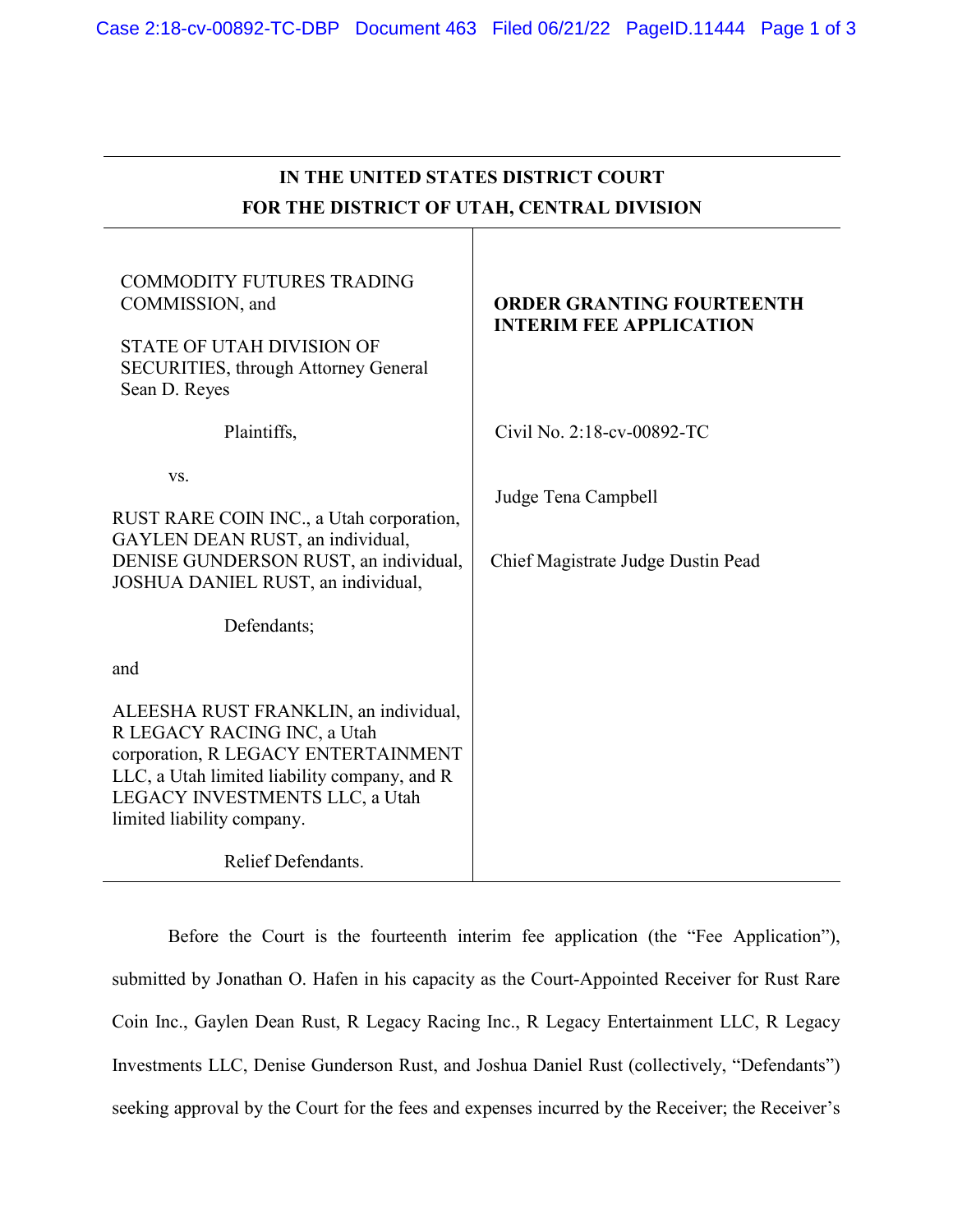counsel, Parr Brown Gee & Loveless ("Parr Brown"); the Receiver's accountants, Berkeley Research Group ("BRG"); Moyes Sellers and Hendricks ("Arizona Counsel"); and the Conflict Receiver, Wayne Klein, and his legal counsel, Manning Curtis Bradshaw & Bednar, for the period of January 1, 2022, through March 31, 2022 (the "Application Period"), and authorization to pay all allowed fees and expenses from funds of the Receivership Estate.

Based on the Fee Application and accompanying exhibits, and for good cause shown,

## **IT IS HEREBY ORDERED** that:

1. The Fee Application is GRANTED; and

2. The Receiver is hereby authorized to pay the fees and expenses incurred by the Receiver, Parr Brown, BRG, Arizona Counsel, the Conflict Receiver and his counsel as follows:

| a.    | Receiver:                 | \$22,358.70 for fees.                                               |
|-------|---------------------------|---------------------------------------------------------------------|
| b.    | Parr Brown:               | \$301,142.70 for fees and<br>\$2,003.94 for out-of-pocket expenses. |
| $C$ . | BRG:                      | \$39,137.00 for fees and<br>\$3.18 for out-of-pocket expenses.      |
| d.    | <b>Conflict Receiver:</b> | \$385.00 for fees.                                                  |
| e.    | Arizona Counsel:          | \$7,844.00 for fees and<br>\$1,016.25 for out-of-pocket expenses.   |

3. The Receiver and his professionals will not take any fees or be reimbursed for any expenses from the Receivership Estate until after the Receiver recovers at least three times the amount of the fees for the Estate, at which time the approved fees and expenses shall be paid.